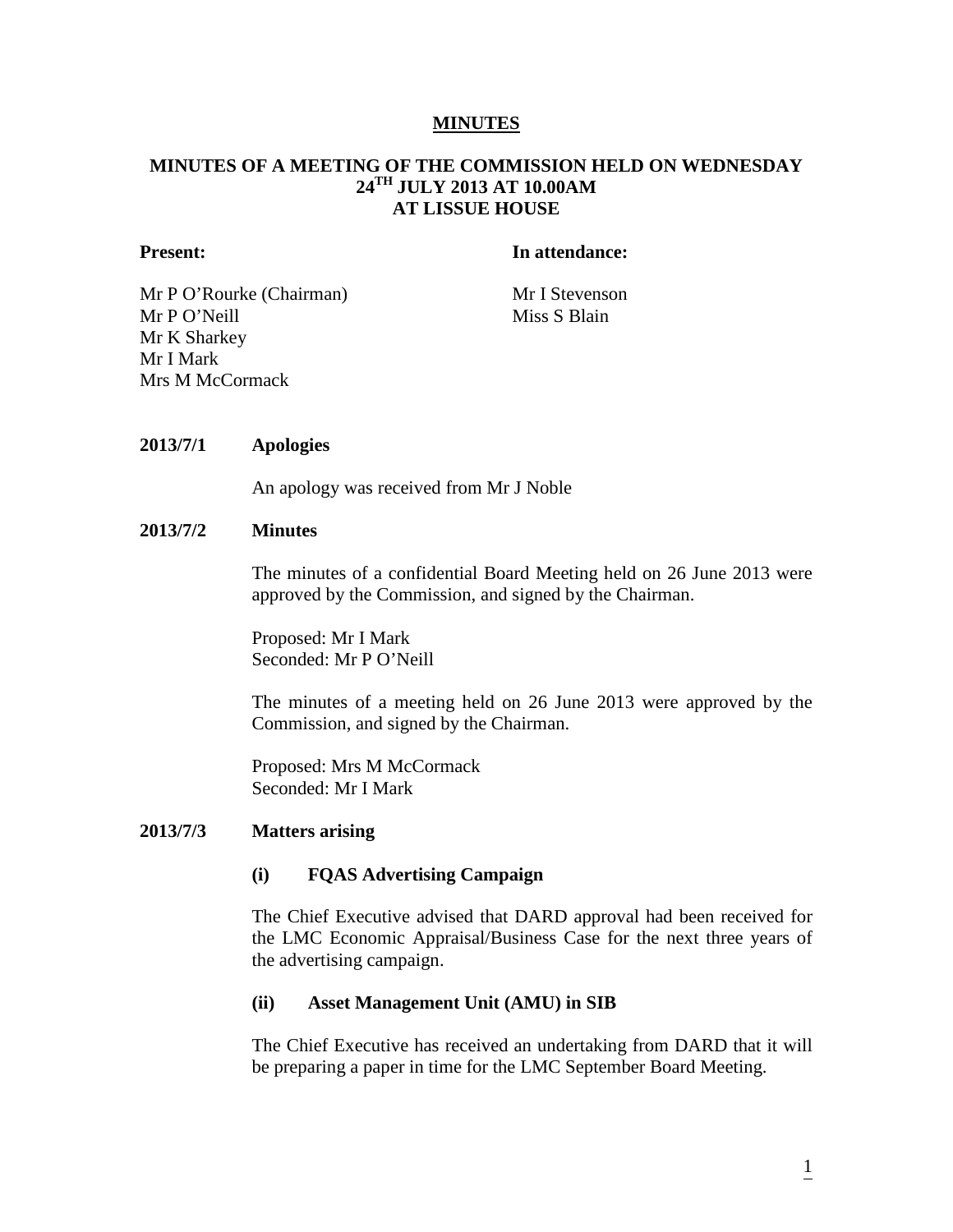# **(iii) LMC Annual Report and Accounts 2012/13**

The Chief Executive advised that the Annual Report and Accounts had been laid in the NI Assembly on 5 July 2013. Hard copies were circulated to Board Members.

# **(iv) Agri-Food Strategy Board (AFSB)**

The Chairman of the AFSB will attend the next LMC Board Meeting.

# **(v)** *Withheld Commercially Sensitive*

# **(vi)** *Withheld Commercially Sensitive*

## **2013/7/4 Chairman's Report**

The Chairman reported on meetings he had attended since the last Board Meeting.

# **(i) Meeting with DARD Food Policy**

The Chairman reported that the meeting with Mrs C McMaster (DARD Food Policy) had been positive, and that a further meeting had been held between the Chief Executive, Industry Development Manager, and Mrs McMaster to discuss a joint event between DARD and LMC.

**Action Point:** LMC will submit a proposal to DARD by the end of July 2013.

## **2013/7/5 Chief Executive's Report**

The Chief Executive had circulated a summary of issues discussed at recent meetings held with Invest NI, Bord Bia, and Quality Meat Scotland.

*Mr C Donnelly joined the meeting at 11.00am*

## **2013/7/6 GB/NI Price Differential Project**

The LMC Economist gave the Board a confidential briefing on progress of the GB/NI Price Differential Project. *Withheld Commercially Sensitive.*

**Action Point:** The Chief Executive and Economist will consider how the report should be launched for maximum benefit.

*Mr C Donnelly left the meeting at 11.50am*